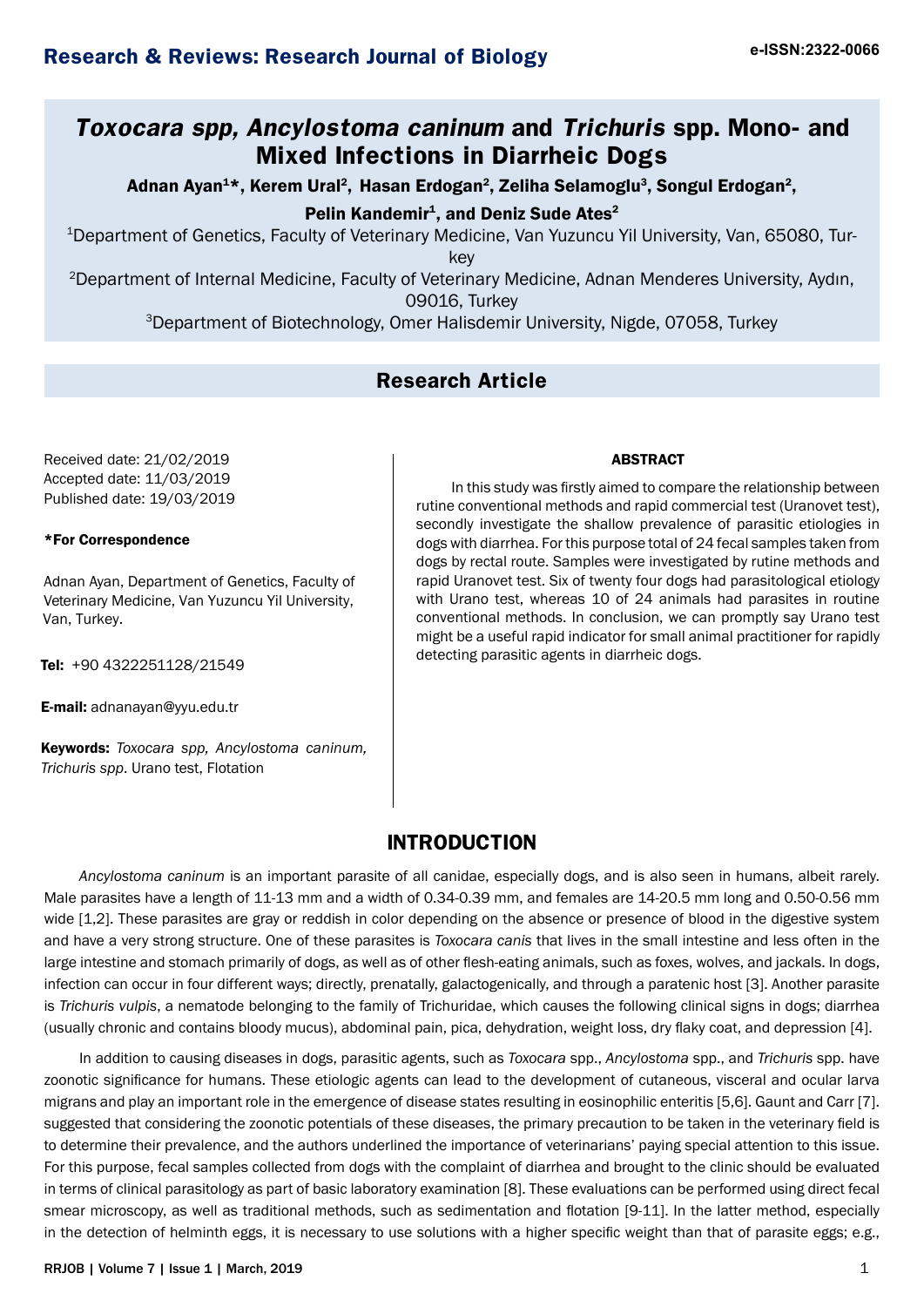# **e-ISSN:2322-0066 Research & Reviews: Research Journal of Biology**

zinc sulfate, sodium chloride, and sodium nitrate. These solutions can be easily and efficiently prepared and have the advantage of being cost-effective [11]. However, in almost all these methods, the requirement of certain laboratory procedures, such as centrifugation negatively affects the speed of clinical diagnosis.

Innovations that have emerged in rapid diagnostic tests in recent years have led to the modification of procedures on the preparation of solutions in the laboratory to reduce diagnostic time. Especially in the parasitological evaluation of feces, applications that eliminate the requirement of centrifugation are considered to facilitate and accelerate the diagnostic process for veterinarians and have therefore been commonly adopted in this field [12].

One of these applications is the use of the Uranotest Copro method designed to speed up microscopic examination under field conditions. This study aimed to evaluate the reliability of this method in the parasitological examination of fecal samples compared to the results of traditional methods. Therefore, we analyzed parasitic distribution in diarrheic dogs.

### **MATERIAL AND METHODS**

This study was carried out on 24 diarrheic dogs brought to Adnan Menderes University, Faculty of Veterinary Medicine, Department of Internal Medicine located in Aydın, Turkey. The fecal samples were directly collected from the rectum, placed in containers, and numbered. The age, breed and sex of each dog were recorded in the protocol book. Routine examination was undertaken using the Fülleborn flotation and modified Benedek sedimentation methods. The samples were first macroscopically examined for cestode rings. For Fülleborn's flotation, 3-5 g of fecal samples were placed in a container, to which a small amount of saturated saline was added, and the mixture was stirred and crushed with a stick. The resulting suspension was filtered into another container, which was filled with saline again. Two coverslips were placed on the liquid, parallel to the surface. After 15-20 minutes, the coverslips were lifted using forceps without immersing them in the liquid and placed on a clean slide. This procedure was repeated for all samples. The samples were then examined under a microscope. For the modified Benedek sedimentation method, approximately 3 g of fecal sample was placed in a container, followed by the addition of a small amount of tap water. After the feces had been thoroughly crushed by a stick, more water was added to make it homogeneous. The resulting suspension was filtered into a petri dish using a tea strainer and tap water was added. After leaving it to settle for 15-20 minutes, the top liquid layer was removed without disturbing the sediment on the bottom of the dish. Water was added and the same procedure was repeated until the top liquid layer was completely clear. Then, the sediment collected at the bottom was examined under a microscope for all samples [13-16]. Figure 1A-1E presents images related to this procedure.

For the application of Uranotest Copro, the test protocol specified by the manufacturer was followed: After opening the bottle, two measures of fecal sample were placed into the bottle using a plastic scoop; then, the bottle was tightly closed. Before shaking, the sealing cap was removed, and the gas was released by applying a light pressure. Then, the bottle was closed again and shaken until a homogeneous mixture was obtained. The bottle was opened and placed in the hole designed for this purpose with the open end facing downward. After settling for 15 minutes, the bottle was removed and the first drop of the sample was discarded by gently pressing the bottle. Then, 1-2 drops of the sample were taken and placed on a slide covered with a coverslip to be examined under a microscope. Figures 2 and 3 present the researchers and application procedure for Uranotest Copro.



Figure 1: (A and B) During flotation applications, (C-E) During Sedimentation applications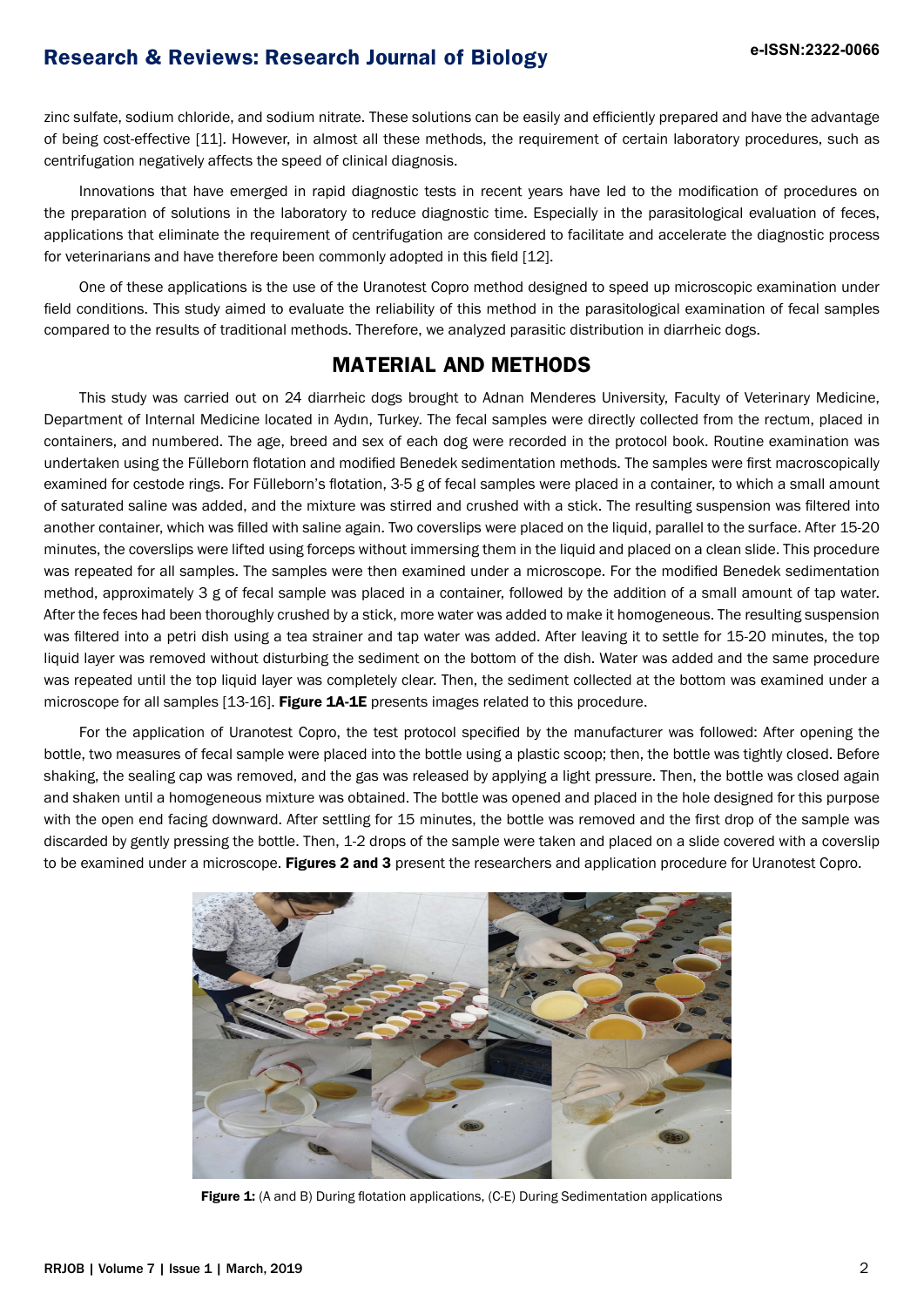# **e-ISSN:2322-0066 Research & Reviews: Research Journal of Biology**



Figure 2: Researchers during the application of uronotest and application procedure.



Figure 3: Researchers during the application of uronotest and application procedure.



Figure 4: A: *Ancylostoma caninum*, B: *Trichuris* spp, C: *Toxocara* spp, D: *Ancylostoma caninum*, *Trichuris* spp

Table 1. Demographic information according to the cases (positive ones) and distribution according to the parasitic factors in which they are infested.

|               | <b>Positive</b>           |                          |                                         |
|---------------|---------------------------|--------------------------|-----------------------------------------|
| <b>Method</b> | <b>Flotation</b>          | <b>Sedimentation</b>     | <b>Urano Test</b>                       |
| Preparate 1   | A. caninum Trichuris spp. | $\overline{a}$           | A. caninum Toxocara spp. Trichuris spp. |
| Preparate 3   | A. caninum                | $\overline{\phantom{a}}$ | $\sim$                                  |
| Preparate 6   | Toxocara spp.             | $\overline{a}$           | Toxocara spp.                           |
| Preparate 7   | Toxocara spp.             | $\overline{\phantom{0}}$ |                                         |
| Preparate 8   | Toxocara spp.             |                          | Toxocara spp.                           |
| Preparate 12  | Toxocara spp.             |                          | Toxocara spp.                           |
| Preparate 13  | Toxocara spp.             |                          | Toxocara spp.                           |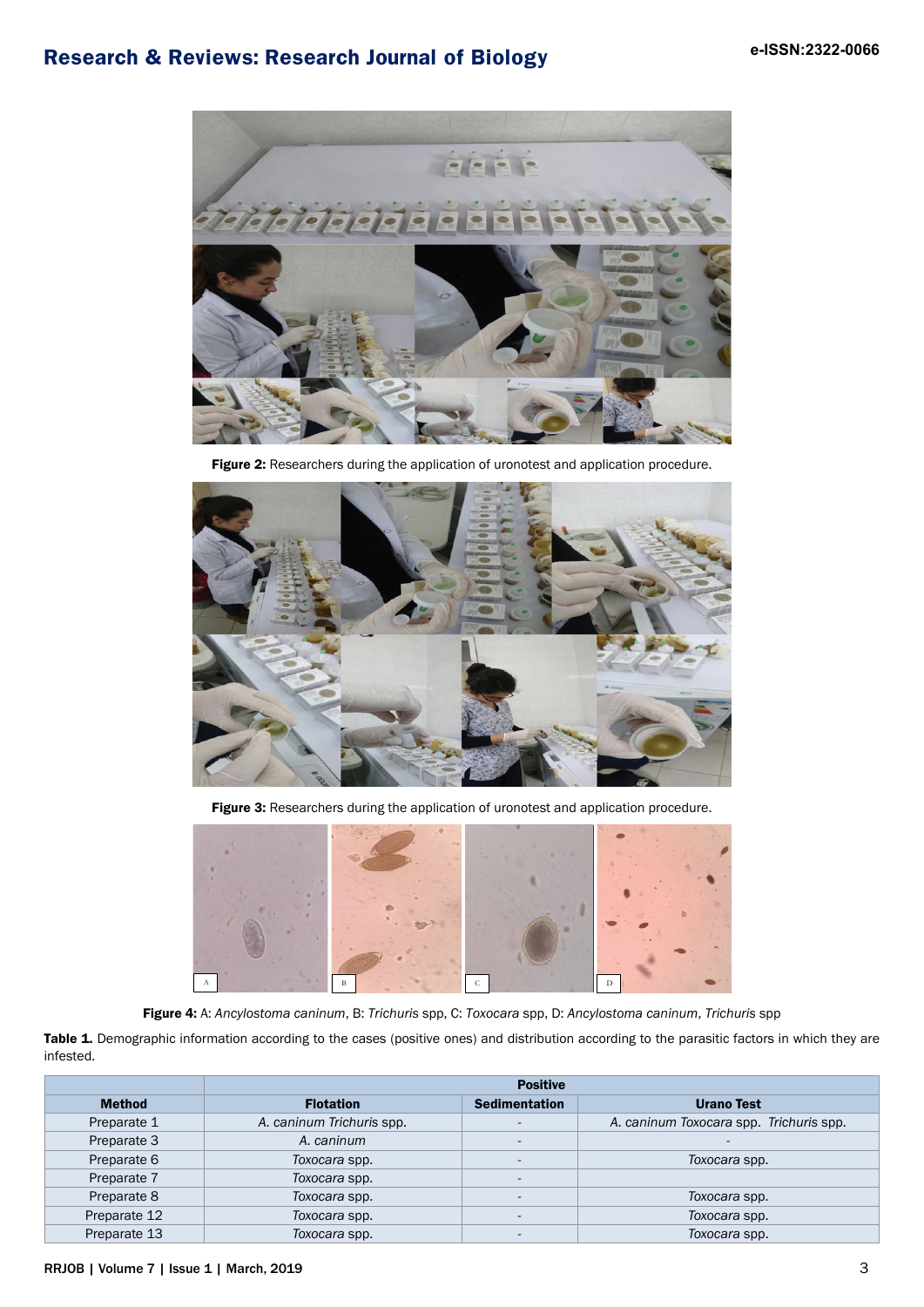| Preparate 16 | A. caninum     | $\overline{\phantom{a}}$ |            |
|--------------|----------------|--------------------------|------------|
| Preparate 19 | Trichuris spp. |                          |            |
| Preparate 23 | A. caninum     | $\overline{\phantom{0}}$ | A. caninum |

### **RESULTS**

The microscopic fecal examination using flotation method revealed one or more parasitological agents in 10 of the 24 diarrheic dogs while Uranotest identified the presence of these agents in the six of these 10 dogs which diagnosed by using flotation method. The striking finding was that case 1 had a co-infection caused by two different parasitological agents according to the flotation method whereas three different parasitological agents were identified by Uranotest for the same case (*A. caninum, Toxocara* spp*, Trichuris* spp.) (Table 1). Figure 4A-4D shows all the parasite eggs that were identified. A. caninum eggs were detected in four cases, *Toxocara* spp eggs in six cases, and *Trichuris* eggs in two cases. Table 1 shows the distribution of parasitological agents by case.

## **DISCUSSION**

The prevalence of T. canis was found to be 36.5% in China, 4.4% in Japan, 13.3% in Mexico, 41.1% in Nigeria, and 11.4% in Venezuela [17-21]. In studies conducted in Turkey, the prevalence of this parasite was reported to be 13.2% in Ankara, 35.7% in Kars, and 13.9% in Van [22-24]. A study on dogs undertaken Japan, Hungary, Greece, Dutch, Brazil, Venezuela, Nigeria showed that the rate of *Trichuris* ranged from 0.39 to 23.3% [17,20,25-29]. In Turkey, *Trichuris* spp. were found at a rate of 6.61% in Elmadağ district of Ankara and 18% in Bursa [30,31]. *Ancylostoma caninum* was detected at 65.6% in Nigeria [18]. In Venezuela, *Ancylostoma* spp. were identified in 24.5% of the investigated cases [20]. In Turkey, the rates for *A. caninum* were reported to be 8.7% for Van and 0.8% for Konya [22,32]. Fok et al. [25] conducted a study in animal shelters in the east and north of Budapest, but instead of the saturated saline we used, the authors utilized saturated MgSO4 + saturated Na2S203 solutions for the flotation method. They identified parasitic eggs belonging to *Toxocara* canis (24.3-30.1%), *Trichuris vulpis* (20.4-23.3%), and Ancylostomatidae (8.1-13.1%) [23,24,26-29].

This study aimed to (a) identify the distribution of nematode infections in diarrheic dogs in the Aydın region, Turkey, (b) underline the importance of considering nematode infections in the etiology of cases encountered by independent clinicians, and (c) demonstrate the benefits of combining the native examination, sedimentation, floatation and Uranotest Copro methods for diagnostic evaluation. According to the comparative results, the flotation method showed the presence of one or more parasitological agents in 10 of the 24 diarrheic dogs. When the examination was enriched with Uranotest, six of these 10 dogs were found to have parasitological agents. A noteworthy finding was that although the flotation method revealed co-infection caused by two different parasitological agents, Uranotest was able to identify three agents for the same case (*A. caninum, Toxocara* spp*, Trichuris* spp.). *A. caninum* eggs were detected in four cases, *Toxocara* spp. eggs in six cases, and *Trichuris* eggs in two cases.

Hookworm dermatitis is a relatively uncommon cutaneous disease due to the larval migration of *Ancylostoma caninum*, *Ancylostoma braziliense*, and *Uncinaria stenocephala* [8,33,34]. This disease is assumed to be associated with poor hygiene conditions, which increases the number of infected larvae, and it occurs as a hypersensitivity reaction related to dermatitis larvae migration [35]. Third-stage larvae penetrate into the skin upon contact [8,33,35]. Clinical indications associated with hookworm dermatitis include erythematous papules, erythema, swelling, alopecia, and lichenification. Typical clinical changes occur on the soles of the feet after natural contact with the ground due to the texture of the margin of the sole being soft and separated from the epidermal layer. Distal extremities and other related anatomical structures are often in contact with soil [8,33,35]. The detection of *A. caninum* eggs in four diarrheic dogs in the current study indicates the need to consider this parasitic agent in the diagnosis and treatment of dogs with this symptom.

# **CONCLUSION**

In conclusion, the different parasitic agents identified by Uranotest and traditional methods, such as flotation indicate that modifying the protocols in the diagnosis and treatment of diarrheic dogs may provide benefits. It is possible to achieve a diagnosis based on the results of the flotation method or by enriching this method with Uranotest.

## **REFERENCES**

- 1. Levine ND. Nematoda Parasites of Domestic Animals and of Man. Burgess Publishing Company, Minneapolis, USA. 1968.
- 2. Soulsby EJL. Helminths, Arthropods and Protozoa of Domesticated Animals. Seventh Edition. Baillere Tindall, London. 1986.
- 3. Sarimehmetoglu O. The Importance of Dog-Cat Ascarids for Public Health. Kafkas Uni Vet Fak Derg. 2000;6:123-127.
- 4. Kirkova Z, et al. Clinical and haematological studies in dogs, experimentally infected with *Trichuris vulpis*. Bulg J Vet Med. 2005; 8(2):141-148.